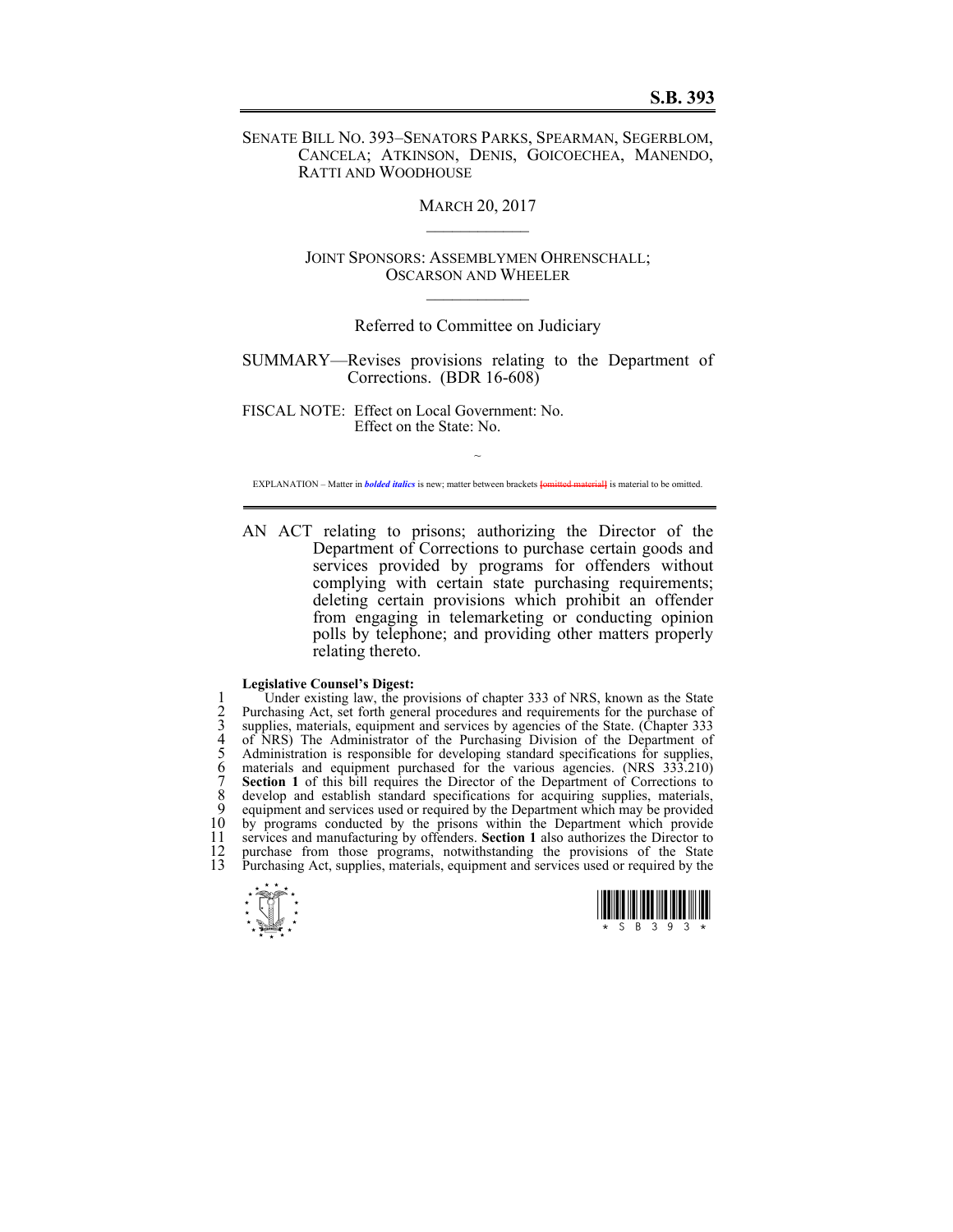14 Department for which standard specifications have been established by the 15 Director, if the supplies, materials, equipment and services meet the applicable 15 Director, if the supplies, materials, equipment and services meet the applicable 16 specifications.<br>17 Existing la

17 Existing law requires the Director of the Department of Corrections, to the extent practicable, to require each offender to spend 40 hours each week in 18 extent practicable, to require each offender to spend 40 hours each week in 19 vocational training or employment, with certain exceptions for offenders whose<br>
20 behavior is found to preclude participation, offenders who have medical concerns<br>
21 and offenders who attend educational classes. An of behavior is found to preclude participation, offenders who have medical concerns 21 and offenders who attend educational classes. An offender may not engage in 22 vocational training, employment or a business that requires or permits the offender 23 to telemarket or conduct opinion polls by telephone. (NRS 209.461) **Section 2** of 24 this bill deletes the prohibition on telemarketing and conducting opinion polls by 25 telephone. **Section 2** also requires the Director to pay for services provided by 26 offenders to the Department and purchase goods manufactured by offenders for the 27 Department as are newly authorized in **section 1**, and to not include the costs to the Department of paying for such services and goods when calculating the profit and loss determination regarding the programs for the employment of offenders that is 30 required of the Department. **Section 3** of this bill requires the Administrator of 31 the Purchasing Division of the Department of Administration to exempt the 31 the Purchasing Division of the Department of Administration to exempt the<br>32 Department of Corrections from the provisions of the State Purchasing Act to the<br>33 extent authorized in **section 1**. (NRS 333.175) extent authorized in **section 1**. (NRS 333.175)

## THE PEOPLE OF THE STATE OF NEVADA, REPRESENTED IN SENATE AND ASSEMBLY, DO ENACT AS FOLLOWS:

1 **Section 1.** Chapter 209 of NRS is hereby amended by adding 2 thereto a new section to read as follows:<br>3 **Notwithstanding the provisions of** 

3 *Notwithstanding the provisions of chapter 333 of NRS, the*  4 *Director:* 

*1. Shall develop and establish standard specifications for acquiring supplies, materials, equipment and services used or required by the Department which may be provided by programs for services and manufacturing by offenders which are conducted by the institutions.* 

*2. May purchase from programs specified in subsection 1 any supplies, materials, equipment and services used or required by the Department for which standard specifications have been established pursuant to subsection 1, if the supplies, materials, equipment and services meet the applicable specifications.*  Sec. 2. NRS 209.461 is hereby amended to read as follows:

16 209.461 1. The Director shall:

17 (a) To the greatest extent possible, approximate the normal 18 conditions of training and employment in the community.

19 (b) Except as otherwise provided in this section, to the extent 20 practicable, require each offender, except those whose behavior is 21 found by the Director to preclude participation, to spend 40 hours 22 each week in vocational training or employment, unless excused for 23 a medical reason or to attend educational classes in accordance with 24 NRS 209.396. The Director shall require as a condition of



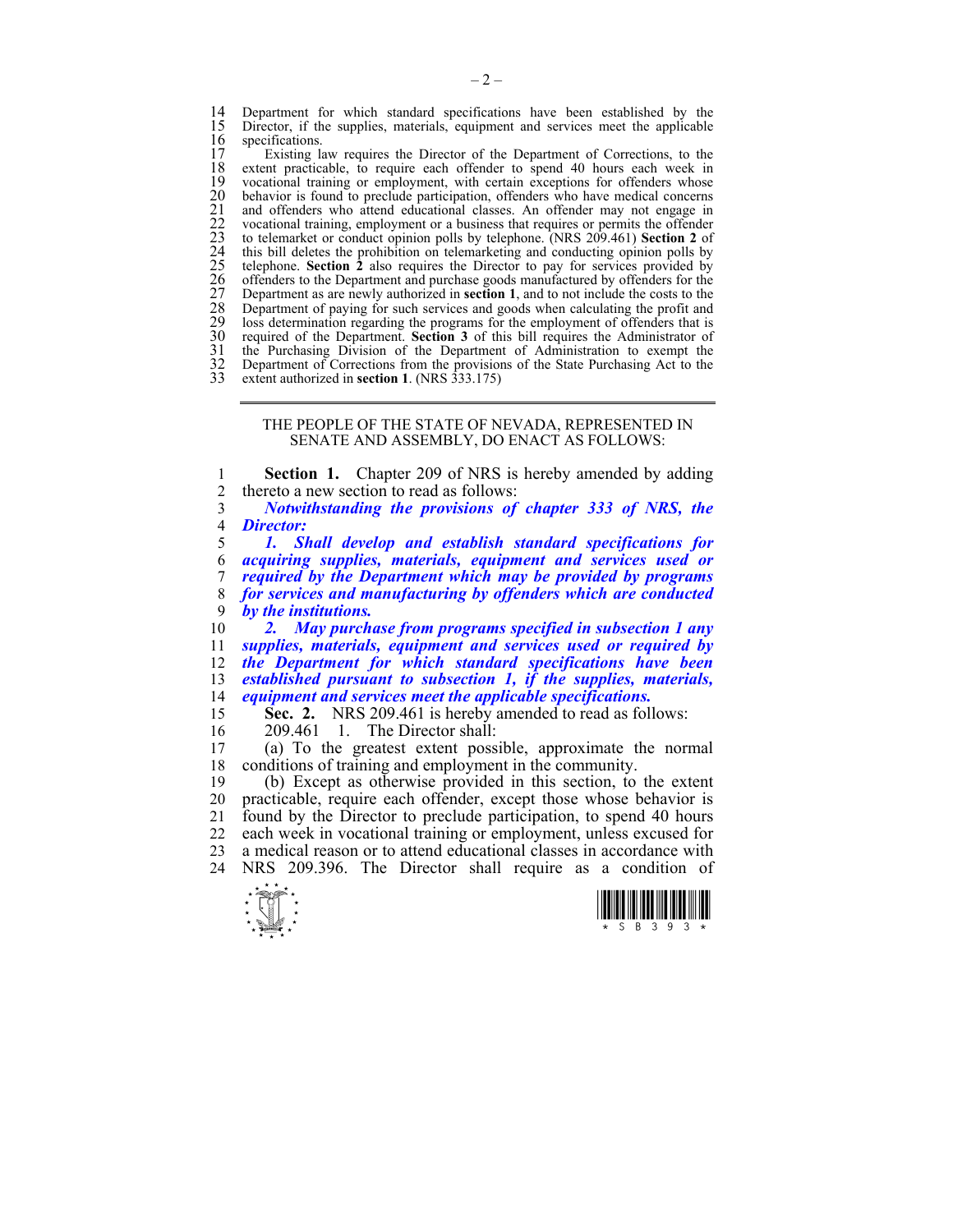1 employment that an offender sign an authorization for the<br>2 deductions from his or her wages made pursuant to NRS 209463 2 deductions from his or her wages made pursuant to NRS 209.463. 3 Authorization to make the deductions pursuant to NRS 209.463 is 4 implied from the employment of an offender and a signed 5 authorization from the offender is not required for the Director to 6 make the deductions pursuant to NRS 209.463.

7 (c) Use the earnings from services and manufacturing conducted 8 by the institutions and the money paid by private employers who 9 employ the offenders to offset the costs of operating the prison 10 system and to provide wages for the offenders being trained or 11 employed.

12 (d) Provide equipment, space and management for services and 13 manufacturing by offenders.

14 (e) Employ craftsmen and other personnel to supervise and 15 instruct offenders.

16 (f) Contract with governmental agencies and private employers for the employment of offenders, including their employment on 18 public works projects under contracts with the State and with local 19 governments.

20 (g) Contract for the use of offenders' services and for the sale of 21 goods manufactured by offenders.

22 (h) *Pay for services provided to the Department by offenders and purchase goods manufactured by offenders for the Department that meet the standard specifications established pursuant to section 1 of this act.* 

26 *(i)* On or before January 1, 2014, and every 5 years thereafter, 27 submit a report to the Director of the Legislative Counsel Bureau for 28 distribution to the Committee on Industrial Programs. The report 29 must include, without limitation, an analysis of existing contracts 30 with private employers for the employment of offenders and the 31 potential impact of those contracts on private industry in this State.

 $\frac{f(i)}{i}$  *(i)* Submit a report to each meeting of the Interim Finance 33 Committee identifying any accounts receivable related to a program 34 for the employment of offenders.

35 2. Every program for the employment of offenders established 36 by the Director must:

37 (a) Employ the maximum number of offenders possible;

38 (b) Except as otherwise provided in NRS 209.192, provide for 39 the use of money produced by the program to reduce the cost of 40 maintaining the offenders in the institutions;

41 (c) Have an insignificant effect on the number of jobs available 42 to the residents of this State; and

43 (d) Provide occupational training for offenders.

44 3. An offender may not engage in vocational training, 45 employment or a business that requires or permits the offender to  $\frac{1}{\epsilon}$ 



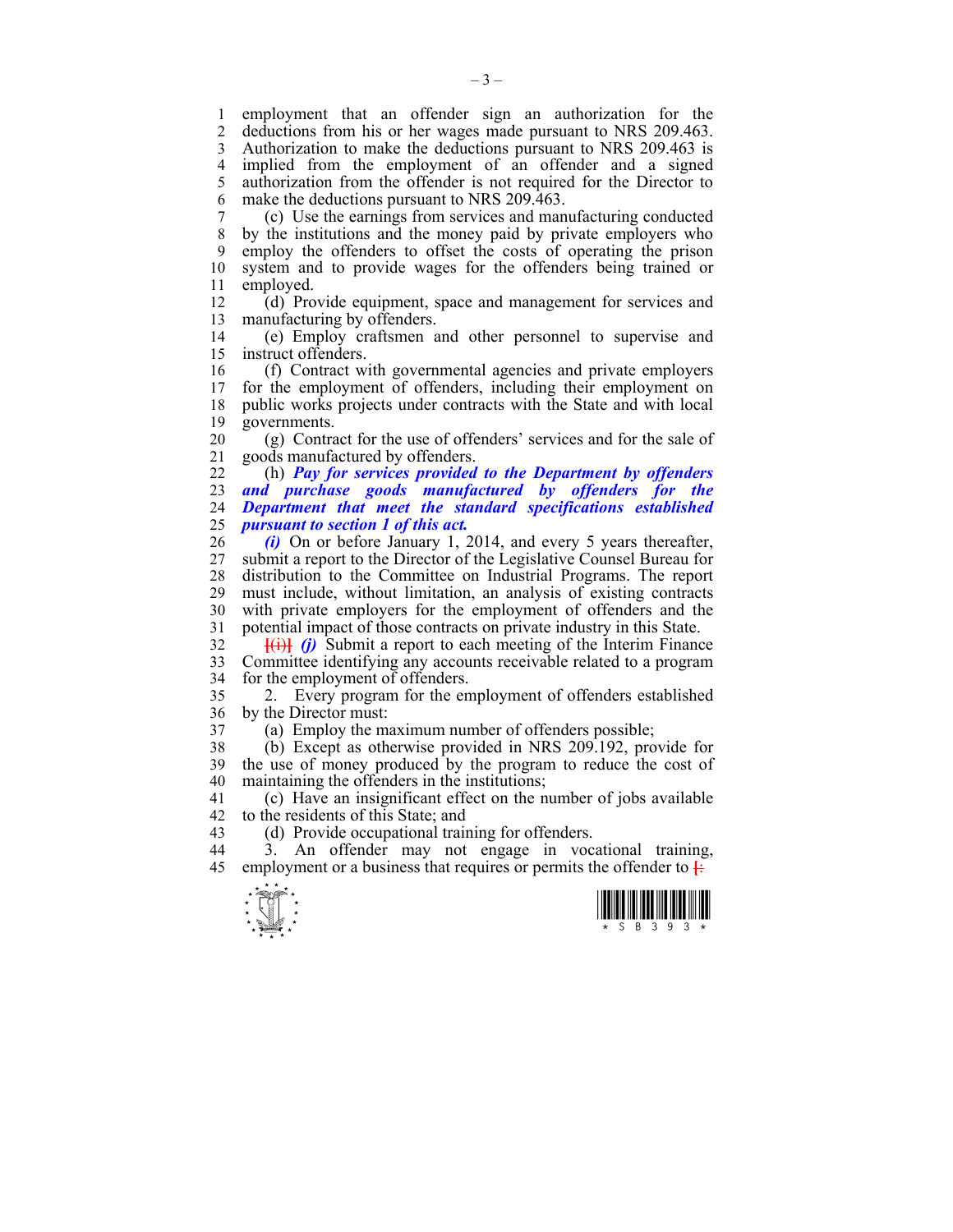1 (a) Telemarket or conduct opinion polls by telephone; or  $2 \longrightarrow$  (b) Acquire *acquire*, review use or have control over o

2 (b) Acquire,**]** *acquire,* review, use or have control over or access 3 to personal information concerning any person who is not 4 incarcerated.<br>5 4 Each

5 4. Each fiscal year, the cumulative profits and losses, if any, of 6 the programs for the employment of offenders established by the 7 Director must result in a profit for the Department. The following 8 must not be included in determining whether there is a profit for the 9 Department:

10 (a) Fees credited to the Fund for Prison Industries pursuant to 11 NRS 482.268, any revenue collected by the Department for the 12 leasing of space, facilities or equipment within the institutions or 13 facilities of the Department, and any interest or income earned on 14 the money in the Fund for Prison Industries.

15 (b) The selling expenses of the Central Administrative Office of 16 the programs for the employment of offenders. As used in this 17 paragraph, "selling expenses" means delivery expenses, salaries of 18 sales personnel and related payroll taxes and costs, the costs of 19 advertising and the costs of display models.

20 (c) The general and administrative expenses of the Central 21 Administrative Office of the programs for the employment of 22 offenders. As used in this paragraph, "general and administrative 23 expenses" means the salary of the Deputy Director of Industrial 24 Programs and the salaries of any other personnel of the Central 25 Administrative Office and related payroll taxes and costs, the costs 26 of telephone usage, and the costs of office supplies used and postage 27 used.

28 *(d) The costs to the Department of purchasing services*  29 *provided by offenders and goods manufactured by offenders*  30 *pursuant to section 1 of this act.* 

31 5. If any state-sponsored program incurs a net loss for 2 32 consecutive fiscal years, the Director shall appear before the 33 Committee on Industrial Programs to explain the reasons for the net 34 loss and provide a plan for the generation of a profit in the next 35 fiscal year. If the program does not generate a profit in the third 36 fiscal year, the Director shall take appropriate steps to resolve the 37 issue.

38 6. Except as otherwise provided in subsection 3, the Director 39 may, with the approval of the Board:

40 (a) Lease spaces and facilities within any institution of the 41 Department to private employers to be used for the vocational 42 training and employment of offenders.

43 (b) Grant to reliable offenders the privilege of leaving 44 institutions or facilities of the Department at certain times for the 45 purpose of vocational training or employment.



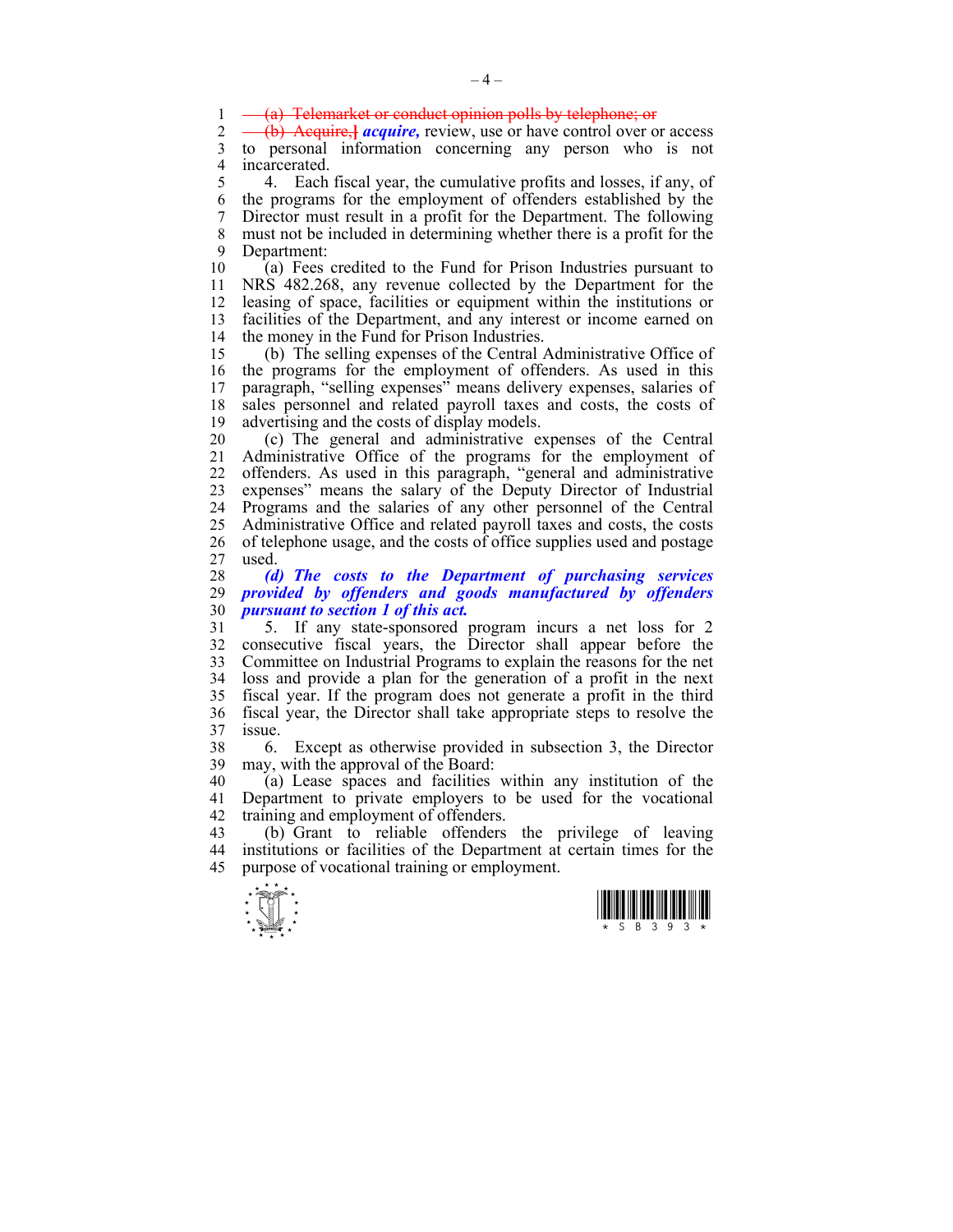1 7. Before entering into any contract with a private employer for 2 the employment of offenders pursuant to subsection 1, the Director 3 shall obtain from the private employer:

4 (a) A personal guarantee to secure an amount fixed by the 5 Director but not less than 100 percent of the prorated annual amount 6 of the contract, a surety bond made payable to the State of Nevada 7 in an amount fixed by the Director but not less than 100 percent of 8 the prorated annual amount of the contract and conditioned upon the 9 faithful performance of the contract in accordance with the terms 10 and conditions of the contract, or a security agreement to secure any 11 debt, obligation or other liability of the private employer under the 12 contract, including, without limitation, lease payments, wages 13 earned by offenders and compensation earned by personnel of the 14 Department.

15 (b) A detailed written analysis on the estimated impact of the 16 contract on private industry in this State. The written analysis must 17 include, without limitation: include, without limitation:

18 (1) The number of private companies in this State currently 19 providing the types of products and services offered in the proposed 20 contract.

21 (2) The number of residents of this State currently employed 22 by such private companies.

23 (3) The number of offenders that would be employed under 24 the contract.

25 (4) The skills that the offenders would acquire under the 26 contract.

27 8. The provisions of this chapter do not create a right on behalf 28 of the offender to employment or to receive the federal or state 29 minimum wage for any employment and do not establish a basis for 30 any cause of action against the State or its officers or employees for 31 employment of an offender or for payment of the federal or state 32 minimum wage to an offender.

33 9. As used in this section, "state-sponsored program" means a 34 program for the vocational training or employment of offenders 35 which does not include a contract of employment with a private 36 employer.

37 **Sec. 3.** NRS 333.175 is hereby amended to read as follows:

38 333.175 The Administrator **[**may**]** *:* 

39 *1. Shall exempt from the provisions of this chapter purchases*  40 *made by the Department of Corrections pursuant to section 1 of*  41 *this act.* 

42 *2. May* exempt from the provisions of this chapter purchases 43 made by the Department of Corrections, with money from the 44 Offenders' Store Fund, for the provision and maintenance of 45 canteens for offenders.